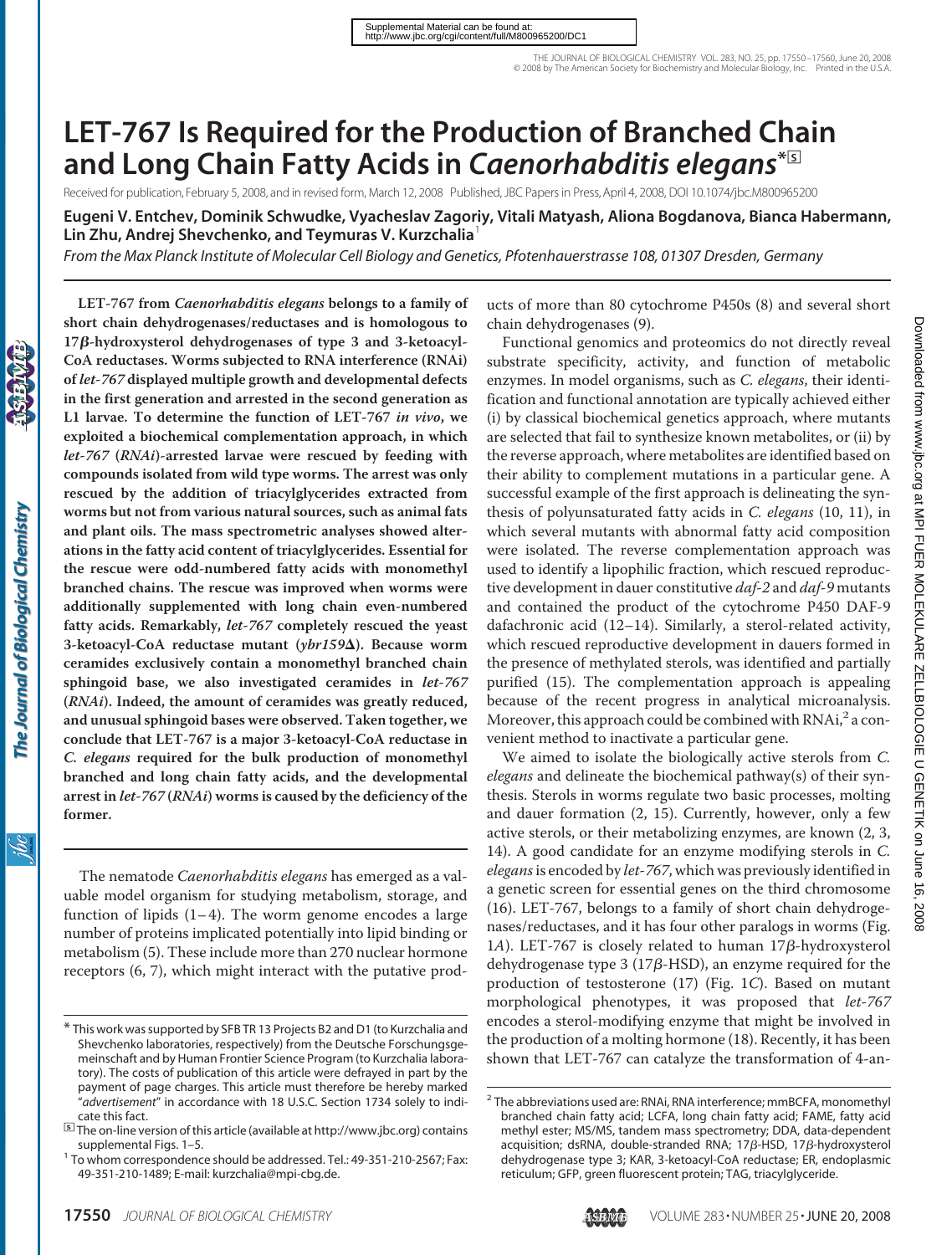

The Journal of Biological Chemistry

ibc

FIGURE 1. **Short chain dehydrogenases/reductases include ubiquitous members and can utilize a variety of substrates.***A,*phylogenetic tree of the KAR subfamilies of short chain dehydrogenases/reductases. LET-767 is most closely related to human KAR and 17 $\beta$ -HSD type 3 (blue background); this subfamily is closely related to the AYR-1 family of 3-ketoacyl-CoA reductases (*green background*). *B,* some 3-ketoacyl-CoA reductases have been shown to be involved in the second step in the synthesis of LCFA, which is reduction of 3-ketoacyl-CoA to 3-hydroxyacyl-CoA. *C*, 17β-HSD is required for the production of the steroid hormone testosterone. *D,* family member AYR1 can continue on reduction of 1-acyl dihydroxyacetone phosphate in the synthesis of phosphatidic acid.

# *Production of Fatty Acids by LET-767*

drostendione into testosterone and estrone into estradiol when the enzyme was expressed in HEK-293 cells and the cells were challenged with high concentrations of the substrates (19). However, in worm cells, in its native biochemical environment, LET-767 might have a different activity. We found that LET-767 is also homologous to another subfamily of conserved short chain dehydrogenases/reductases that are involved in fatty acid synthesis (Fig. 1, *A* and *B*) (20–26). Genetic and biochemical analyses have demonstrated that members of this subfamily are microsomal enzymes possessing 3-ketoacyl-CoA reductase (KAR) activity. These enzymes catalyze the second out of four reactions in the biosynthesis of long chain fatty acids (LCFA) with more than 16 carbon atoms (Fig. 1*B*). In this reaction, 3-hydroxyacyl-CoAs are produced by reducing 3-ketoacyl-CoAs, which are condensation products of malonyl-CoA and fatty acids fused by substrate-specific elongases (27) (in *C. elegans elo-1* to *-9*). It was demonstrated that the LET-767 homolog GL8 protein, the product of the *glossy8* gene in maize, is a component of the acyl-CoA elongase involved in the production of cuticular waxes that contain very long chain fatty acids (24, 25). The yeast strain bearing a deletion in *ybr159w* has a highly reduced content of LCFA (20, 21, 23). A more phylogenetically distant KAR is AYR1 (Fig. 1, *A* and *B*), which reduces 1-acyl dihydroxyacetone phosphate to 1-acyl glycerol 3-phosphate (Fig. 1*D*), a step in the production of phosphatidic acid (28). Interestingly, this enzyme might also have  $17\beta$ -HSD activity (Fig. 1*C*) (29).

Taken together, functional genomic and bioinformatic annotation of LET-767 did not allow an unambiguous identification of its biochemical function and left open possibilities for several activities for this enzyme, including sterol modification, elongation of fatty acids, and production of phosphatidic acid. It is also conceivable that LET-767 possesses all these activities at the same time. Therefore, to uncover the genuine biological activity of LET-767, we isolated a lipid fraction from wild type worms, which complemented and rescued the developmental arrestin*let-767* (*RNAi*) animals. A complementation approach showed that monomethyl branched chain fatty acids (mmBCFA) are essential for the rescue of *let-767* (*RNAi*) phenotype. However, the developmental arrest was rescued to a higher extent if worms were supplemented with a mixture of mmBCFA and long chain fatty acids (LCFA) with a straight carbon chain. We also confirmed LET-767 has a 3-ketoacyl-CoA reductase activity by completely rescuing LCFA production in the deletion mutant of the yeast homolog YBR159W. Thus, we conclude that LET-767 is involved in the production of mmBCFA and LCFA, and the former have a vital role in the development.

#### **EXPERIMENTAL PROCEDURES**

*Bioinformatics Analysis*—First, a comprehensive tree of short chain dehydrogenases was constructed and then reduced to highlight the evolutionary relationship of the LET-767 group with the KAR family of dehydrogenases. Multiple sequence alignments of protein sequences, most closely related to LET-767, were carried out with ClustalX (30), and phylogenetic analysis was performed with the Phylip package (31). The tree was constructed with *protdist* and *fitch* from the Phylip package and bootstrapped for 1000 times.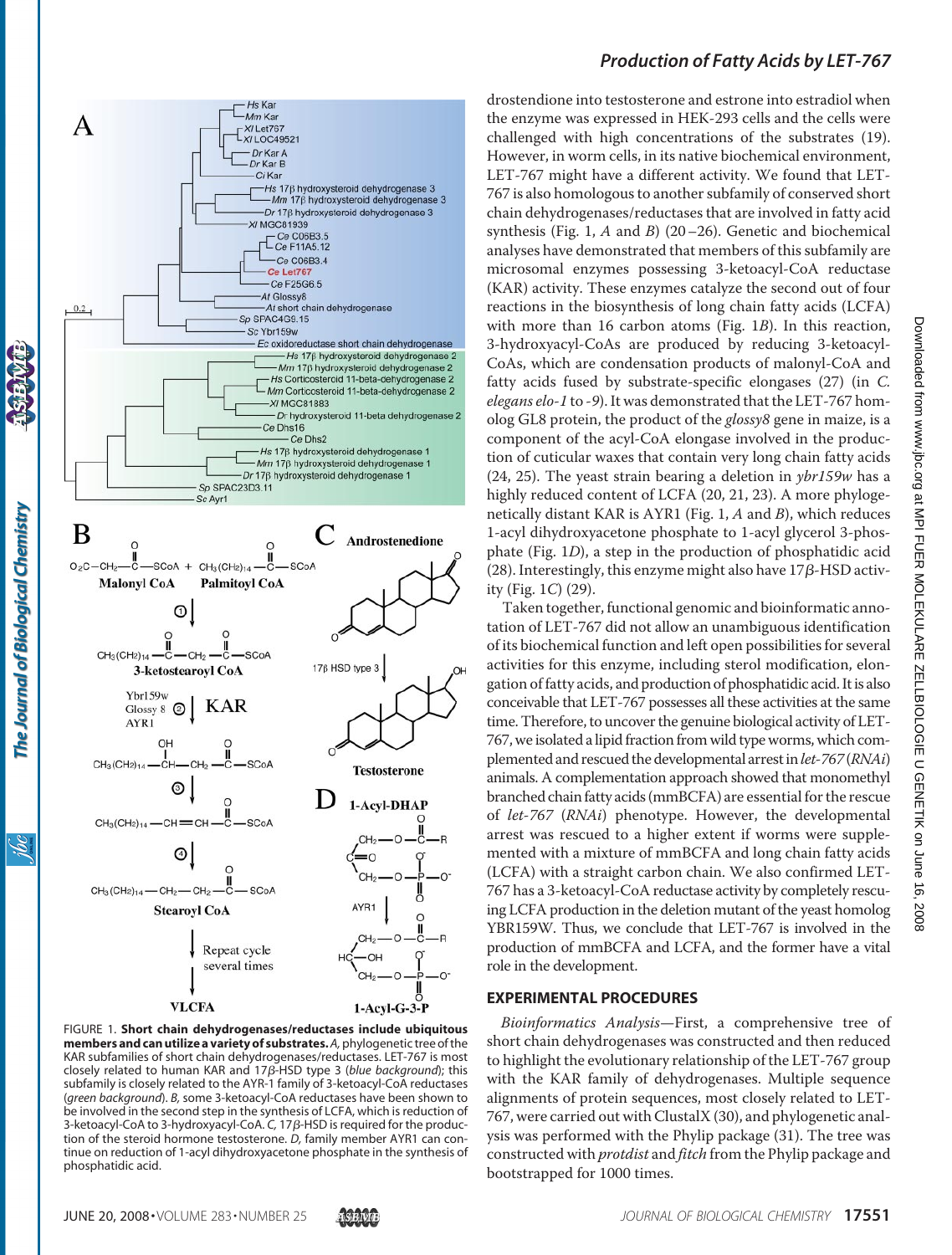*Worm Strains*—The following *C. elegans* strains were used: wild type Bristol N2; *dpy-17*(*e164*) *let-767*(*s2819*) *ncl-1*(*e1865*) *unc-32*(*e189*) *III; sDp3* (*III;f*) (strain BC4849 from Caenorhabditis Genetics Center); *unc-119*(*ed3*) *III* (strain DP38 from Caenorhabditis Genetics Center); *unc-119*(*ed3*)*; let-767*::*GFP* and *unc-119*(*ed3*)*; plet-767*::*GFP* (see below). *unc-119*(*ed3*)*; let-767*::*GFP* worms were obtained by ballistic transformation (32) with a construct containing a genomic fragment of *let-767* (plus 498 bp downstream and 87 bp upstream), which was subcloned into the NotI site of pDP#MM051 (33). GFP was introduced by Red ET (34). Initially, the genomic fragment was cloned into pBluescript  $SK+$  with a NotI linker. An AgeI restriction site was introduced just before the Stop codon of *let-767*. Subsequently, this construct was linearized via the AgeI site, and GFP (*C. elegans* intron optimized version) was introduced by Red ET cloning. In the construct after recombination, the AgeI site is missing. This construct was also used to generate the *let-767* promoter reporter. For this, reverse primers (with AgeI site) starting 36 bp upstream from the *let-767* coding sequence, and from the first codon of GFP, were used. We kept the first 12 codons of *let-767* in the reporter because of a GATA box, which is probably necessary for intestinal expression (18). Subsequently, the NotI fragment was subcloned to the vector for ballistic transformation. All PCR sequences were verified by DNA sequencing.

For chemical complementation rescue of *let-767* (*s2819*), and to address functionality of LET-767::GFP, transformed lines with *let-767*::*GFP* not genomically integrated were selected. Males from those transformants were crossed to *dpy-17*(*e164*) *let-767*(*s2819*) *ncl-1*(*e1865*) *unc-32*(*e189*) *III; sDp3* (*III;f*). After self-fertilization of the progeny, in the second generation, Dpy Unc worms with GFP fluorescence were selected. From these worms several lines were established in which only LET-767::GFP-positive worms developed, the segregated non-GFP worms were *dpy-17*(*e164*) *let-767*(*s2819*) and arrested at early larval stages.

*RNAi by Feeding*—*let-767* and *elo-5* RNAi was performed in wild type N2, Bristol strain. *let-767* RNAi feeding construct was generated by cloning from 452 to 1088 of *let-767* with NotI linkers into the NotI site of pPD129.36 (L4440). Subsequently, this construct was used to transform HT115 *Escherichia coli* used for dsRNA production and feeding (35). For *elo-5* RNAi, bacteria provided by MRC GeneService from the Ahringer dsRNA feeding library (36) were used. Growing and induction of dsRNA producing bacteria were according to Ref. 37, with the following modifications: (i) instead of L3-L4 larvae, bleached embryos were put onto the plates; (ii) isopropyl 1-thio- $\beta$ -D-galactopyranoside was directly mixed with the bacteria to ensure induction of dsRNA in chemical rescue experiments.

Fluorescent Nile Red was fed to RNAi worms after they reached the L4 larval stage on dsRNA plates. With this modification, Nile Red staining was performed according to Ref. 1. Light and fluorescent microscopy were as described in Ref. 15.

*Yeast Strains*—All yeast experiments were done in the background of *MATa leu2-3,112 trp1-1 can1-100 ura3-1 ade2-1 his3–11,15* (strain W303-1A (38)). The deletional mutant *ybr159*- was generated as described in Ref. 23 using the *ybr159w*::*TRP1* disrupting fragment. *let-767* open reading frame was cloned into BamHI-HindIII sites of a modified YIplac128 with a *GALL* promoter (39). The EcoRV linearized construct was transformed into *ybr159* $\Delta$ , and LEU prototrophs were selected. For control purposes, strains transformed with the linearized empty vector alone were generated.

*Heterologous Expression in Yeast and Fatty Acid Analyses*— As a noninductive medium YP with 2% glucose and as an inductive YP with 2% galactose and 2% raffinose were used. Yeast cultures grown to saturation phase at 25 °C were used for fatty acid analyses. Yeasts were homogenized by bead beating and consequently extracted according to Ref. 40. The total lipid extracts were methanolized in 5% HCl/MeOH for 2 h at 70 °C, and fatty acid methyl esters (FAMEs) were extracted with hexane. Free fatty acids were obtained by saponification of FAMEs. Liquid chromatography-mass spectrometry analysis was carried out on a time of flight LCT mass spectrometer (Waters) interfaced to a Waters Alliance 2695 liquid chromatograph equipped with a Zorbax Eclipse XDB C8 column (150  $\times$  4.6 mm). Fatty acids were eluted using the following gradients: 100% solvent A (90% methanol with 0.1% ammonium acetate in water) for 5 min, a gradient from 0% B (99% methanol with 0.1% ammonium acetate in water) to 100% B in 5 min, and 100% B for 35 min. The flow rate was 0.3 ml/min. Mass spectra were acquired from the *m/z* 100–1000 atomic mass units range in negative ion mode under the control of MassLynx software. Each measurement was performed in triplicate. Molar percentage of C26 was calculated as a percentage of the sum of C26:1 and C26:0 signals from the sum signals of all nonhydroxylated fatty acids detected (12:0, 14:1, 14:0, 16:1, 16:0, 18:2, 18:1, 18:0, 20:1, 20:0, 22:1, 22:0, 24:0, 26:1, and 26:0). Molar percentages of C26:0-OH and the sum of the rest of the hydroxylated fatty acids (16:0-OH, 18:1-OH, 20:1-OH, 22:0-OH, and 24:0-OH) were calculated in the same way from the sum signal of all hydroxylated fatty acids.

*Extraction of Lipids and TLC Separation*—Lipid extraction from *C. elegans* was performed according to Ref. 15. The amount per TLC was normalized to protein content and corresponded to 200  $\mu$ l of pelleted worms. TAG spots were identified based on the *Rf* of synthetic standards. Preparative two-dimensional TLC was performed on Silica Gel 60  $F_{254}$  20  $\times$  20-cm plates (Merck) using chloroform:methanol (24:1) as a first running system and *n*-hexane:diethyl ether:acetic acid (7:3:0.1) as a second running system. The plates were sprayed with primuline and visualized under UV light. Fluorescent spots were marked and scraped from the plate. Lipids were extracted from silica gel (41). Finally, lipids were dissolved in 50  $\mu$ l of chloroform:methanol (1:1) and were either used in the rescue assays or analyzed by mass spectrometry. A fraction of glycosylceramides used to identify the glycosylceramide containing hydroxylated C17 sphingoid base was isolated similarly; however, the running system used for this separation was chloroform:methanol:water (45:18:3).

*Determination of TAGs*—TAGs quantification was done in a procedure similar to that described in Ref. 42. Briefly, a single 15-cm plate for the control and two plates for *let-767* (*RNAi*) (around 300  $\mu$ l of pelleted worms) were used. After three washes with M9 medium followed by pelleting, the buffer was exchanged with bead beating buffer (25 mm Tris, 25 mm NaCl,

<u>жі</u>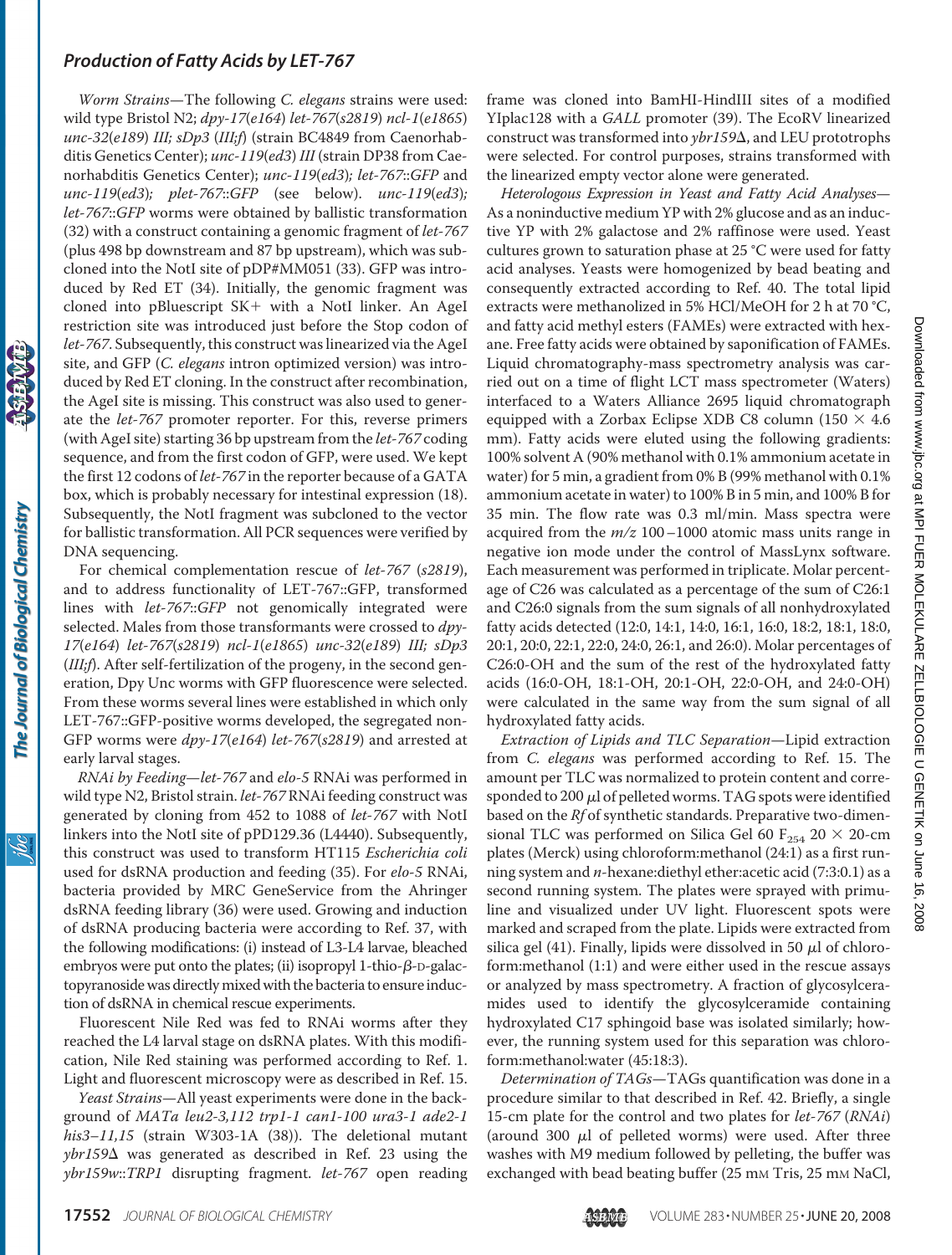2 mm EDTA, pH 7.5), and worms were frozen at  $-80$  °C. The worms were disrupted in a Mini-Beadbeater-8 with 0.7-mm zirconia beads (Biospec Products). In the homogenates total protein content was determined with the micro BCA protein assay kit (Pierce). The total amount of triglycerides was determined using the serum triglyceride determination kit (Sigma).

*Rescue of RNAi by Complementation*—For complementation rescue, hexane extracts (15), oils (commercial grade) and triolein, trilinolenin, testosterone (Sigma), fatty acid methyl esters (FAMEs) (mmBCFA *iso-*C15, *iso-*C17, *iso-*C19, *iso-*C21, C16, C18, C20, C22, and C24 (Sigma)) were used. FAMEs were dissolved in *n*-hexane as 20 mM stock solutions. Rescue of *let-767* (*RNAi*) was performed in 12- or 6-well plates on NGM agar, containing 0.1% tergitol (type Nonidet P-40; Sigma) in a procedure similar to the *elo-5* (*RNAi*) rescue described in Ref. 43, although 0.1% tergitol was added for better solubility. Lipids dissolved in appropriate solvent were poured onto the NGM agar, and solvents were evaporated in a laminar flow hood. FAMEs were at 100  $\mu$ M final concentrations. Bacteria mixed with isopropyl 1-thio- $\beta$ -D-galactopyranoside for dsRNA production were seeded onto the NGM agar. The same volume of solvent was used in simultaneous experiments, and the control was solvent without lipids. After an overnight dsRNA induction, second generation *let-767* (*RNAi*) embryos, obtained by hypochloride bleaching, were put onto the plates. Typically, 50–100 embryos were applied to each well. The maximum effect of the rescue was observed after 6 days. Rescue of *let-767* (*s2819*) was performed in a similar way. After hatching, the majority of LET-767::GFP positive worms was removed using a fluorescent dissecting microscope.

*Mass Spectrometry*—Mass spectrometric analysis was performed on a modified QSTAR Pulsar *i* quadrupole time-offlight mass spectrometer (MDS Sciex) equipped with an automated nanospray chip ion source, NanoMate HD (Advion BioSciences). Ionization voltage was set to 1.05 kV and gas pressure to 0.1 p.s.i., and the source was controlled by the Chipsoft 6.3.2 software from the same company. The mass spectrometer was calibrated in MS/MS mode using a synthetic lipid standard 1-palmitoyl-2-docosahexaenoyl-*sn*-glycero-3 phosphocholine, as described previously (44). In all MS/MS experiments the analytical quadrupole Q1 was set to isolate and transmit precursor ions within the *m/z* range of 1 atomic mass unit if not specified otherwise.

TAGs were profiled by tandem mass spectrometry using the method of multiple neutral loss scanning driven by the data-dependent acquisition (DDA) as described previously (45). Analysis was performed for precursors within the range of *m/z* 750– 950. In these experiments precursors were isolated by Q1 within the range of 2 atomic mass units and the collision energy was set to 40 eV. MS/MS spectra were acquired in the *m/z* range of 400–950 for 15 s per each fragmented precursor.

Phosphatidylethanolamines and phosphatidylcholines were profiled in positive ion mode by DDA-driven neutral loss scanning for *m/z* 141.04 and precursor ion scanning for the fragment with *m/z* 184.07, respectively (46). Analyses were performed for precursors in the *m/z* range of 600– 860. MS/MS spectra were acquired in the *m/z* range of 100– 860 for 20 s per fragmented precursor at the collision energy offset of 40 eV.

To profile ceramides and glycosylceramides, inclusion lists of prospective *m/z* were compiled and used to navigate DDA analyses of total lipid extracts. MS/MS spectra were acquired in the *m/z* range of 100 to 860 with an acquisition time of 40 s at the collision energy offset of 45 eV. For the quantitative analysis, tandem mass spectra were processed by the dedicated software LipidInspector as described in Ref. 45.

For the structural characterization of glycosylceramides, MS/MS spectra were acquired under operator control, whereas collision energy offset was ramped from 20 to 50 eV. Fragment ions were assigned based on their *m/z* determined with better than 10 ppm mass accuracy.

#### **RESULTS**

*LET-767 (RNAi) Worms Display Multiple Growth and Developmental Defects*—To deplete LET-767, we induced RNA interference by feeding worms with bacteria expressing dsRNA (35), because we intended to combine RNAi later with biochemical analysis and complementation studies. It was previously reported that *let-767* RNAi initiated at L3/L4 larval stages led to uncoordinated movement, slow growth phenotypes, and lethality (36). To obtain stronger phenotypes, RNAi was started earlier by letting embryos hatch on plates seeded with bacteria producing dsRNA. Already after reaching the L4/young adult stage, a strong difference emerged between the control and *let-767* (*RNAi*) worms (Fig. 2, *A*–*D*). *let-767* (*RNAi*) worms were uncoordinated, much thinner and transparent, and had visible morphological abnormalities. At low magnification in bright field, in wild type nonstarved worms, the intestine was seen as a dark thick stripe from head to tail (Fig. 2*A*). On the contrary, it was barely detectable in *let-767* (*RNAi*) animals (Fig. 2*B*). In *let-767* (*RNAi*) worms, embryos occupied a much larger part of the animal body. *let-767* (*RNAi*) worms had also egg-laying defects, and often their progeny developed inside the mothers. At high magnification, the intestine was seen to have lost the characteristic granulated appearance of normal worms (Fig. 2, compare *C* and *D*). Some granules were still detectable, although they were of an irregularly large size (Fig. 2*D*). The developed progeny were smaller, looked transparent, lacked normal gut granules, and arrested at L1/L2 larval stages (Fig. 2, compare *E* and *F*). Over time, these arrested larvae became more and more transparent, slowed down their movement, and died after 7–10 days.

The reduction in the number of gut granules in the first and second generations suggested that LET-767 might be involved in the storage of lipids. We then stained worms with Nile Red dye, an established marker for detection of lipid granules in the intestine (1). Indeed, in *let-767* (*RNAi*) worms, Nile Red staining was much weaker when compared with control animals (Fig. 2, *G*–*J*).

*LET-767 Is Strongly Expressed in Intestinal Cells*—The *let-767* (*RNAi*) phenotype indicated to the intestine as a primarily affected organ and suggested that major activity of the enzyme resided within intestinal cells. We further investigated if this notion was supported by *let-767* expression patterns and generated lines expressing GFP under the *let-767* promoter and full-length LET-767 tagged C-terminally with GFP. *let-767* expression was detected in embryos and throughout larval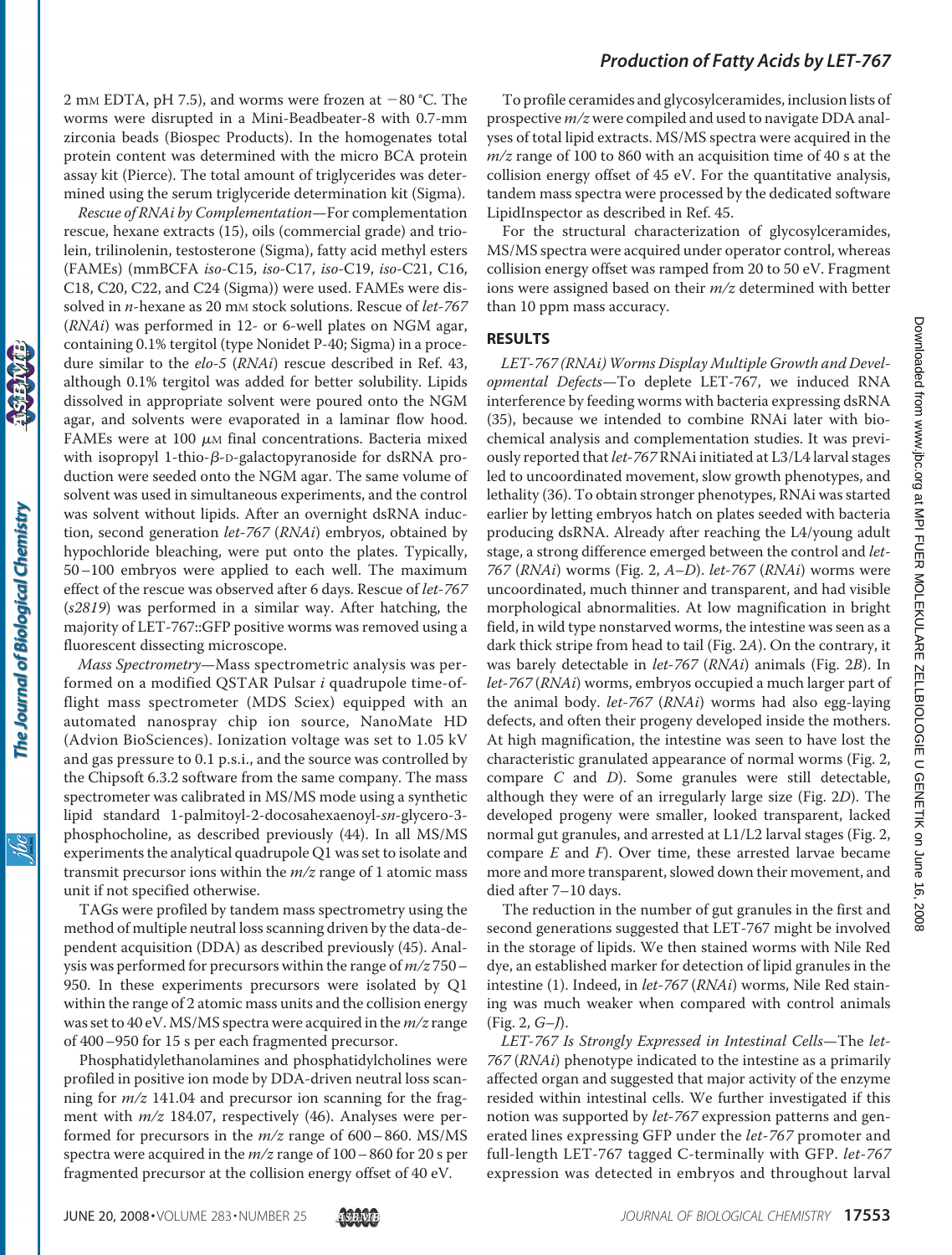

FIGURE 2. **Phenotypic analysis of** *let-767* **(***RNAi***) worms.** *A,* control adult worms, low magnification. *B, let-767* (*RNAi*) worms, low magnification. *A* and *B*, *arrows,* embryos. *C,* control adult worm, high magnification. *D, let-767* (*RNAi*) worm, high magnification; note that although the size of the pharynx (*Ph*) is similar, the intestine (*In*) is much thinner. *C* and *D*, *arrows,* granules. *E,* control larvae. *F, let-767* (*RNAi*) second generation arrested L1. *E* and *F, dotted outlines,* gonads. *G,* Nile Red staining, control worms. *H,* Nile Red staining, *let-767* (*RNAi*). *I,* bright field image of *G. J,* bright field image of *H*. *Scale bars, A* and *B*, 100  $\mu$ m; *E* and *F*, 10  $\mu$ m; *C* and *D*, *G-J*, 20  $\mu$ m.

development and adulthood [\(supplemental Fig. 1\)](http://www.jbc.org/cgi/content/full/M800965200/DC1). LET-767::GFP fluorescence was stronger in the intestinal cells and much weaker in a number of cells in the pharynx, tail, and hypodermis [\(supplemental Fig. 1,](http://www.jbc.org/cgi/content/full/M800965200/DC1) *C*–*F*). Thus, the strong expression of *let-767* in intestinal cells correlated with the observed phenotypes. At the intracellular level, LET-767::GFP was mainly localized to a mesh-like pattern, most likely the ER, and also showed a prominent apical localization [\(supplemental](http://www.jbc.org/cgi/content/full/M800965200/DC1)



FIGURE 3.**Hydrophobic extract from nontreated worms rescues developmental arrest of the second generation** *let-767* **(***RNAi***).** *A, let-767* (*RNAi*) arrested larvae (*arrows*) (no extract provided). Rescue of developmental arrest by a hydrophobic extract in a concentration-dependent manner: 3  $\mu$ l  $(B)$ , 10  $\mu$ l (*C*), and 25  $\mu$ l (*D*) of extract. *Scale bars*, 500  $\mu$ m.

[Fig. 1,](http://www.jbc.org/cgi/content/full/M800965200/DC1) *G* and *H*). The ER localization was expected for a 3-ketoacyl-CoA reductase because the elongation of fatty acids beyond 16 carbon atoms occurs in the ER (47).

*LET-767 (RNAi) Developmental Arrest Is Rescued by TAGs from Nontreated Wild Type Worms*—Based on the above, we reasoned that *let-767* (*RNAi*) phenotypes could be rescued by supplying the worms with either product(s) of LET-767 or molecules produced downstream in the pathway involving this enzyme. To test this, we performed complementation assays with hydrophobic lipid extracts from nontreated worms. Because the first generation of RNAi worms had multiple defects, we decided to identify the activity that could rescue the developmental arrest in the second generation. Indeed, the developmental arrest was rescued with a hydrophobic extract (hexane extract) from nontreated worms in a concentrationdependent manner (Fig. 3). It should be noted that this extract contains high amounts of acylglycerols but very low amounts of phospholipids or sphingolipids.

Next, we separated the hexane extract using preparative twodimensional TLC and assayed the activity of individual spots (Fig. 4, *A* and *B*). We detected rescuing activity exclusively in the spots corresponding to TAGs (Fig. 4, *A* and *B*, *arrows*). Correspondingly, the amount of TAGs in *let-767* (*RNAi*) worms was 2.6 times lower than in wild type animals (Fig. 4*C*;  $3.09 \pm 0.47$  *versus*  $7.88 \pm 1.25$   $\mu$ g TAGs per mg of total protein, respectively). TAGs are considered to represent a storage form of fatty acids. The rescue of *let-767* (*RNAi*) phenotype by feeding worms with TAGs and an overall decrease in TAG content in mutants indicated that LET-767 might be involved in the production of fatty acids, which corroborates with the homology of LET-767 to several KAR enzymes that are part of the fatty acid elongation machinery (Fig. 1).

*Mass Spectrometric Quantification Revealed Altered Fatty Acid Composition of TAGs from Let-767 (RNAi) Worms*—If the deficiency of TAGs/fatty acids *per se* caused developmental arrest of *let-767* (*RNAi*), addition of TAGs from any other source might rescue the worms. We supplied *let-767* (*RNAi*)-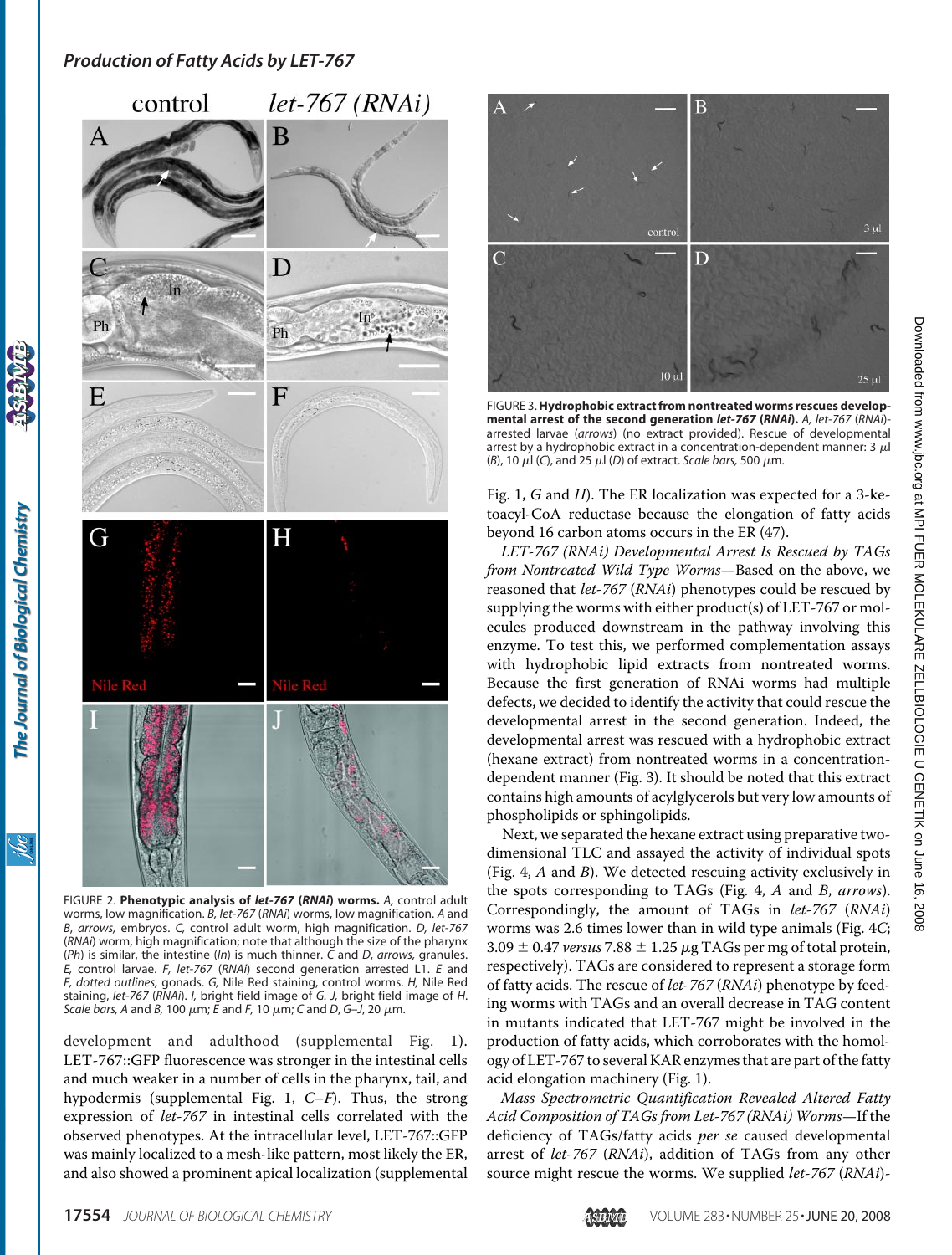

FIGURE 4.**Analysis of TAGs in** *let-767* **(***RNAi***).** *A,*two-dimensional TLC of the hydrophobic extract stained with primuline. *B,* individual spots were scratched and tested for rescuing activity on *let-767* (*RNAi*) worms; TLC origin, spot number 17; *arrows,* directions of the 1st and 2nd solvent systems (see "Experimental Procedures"); *C,* ratio of total TAGs to the total protein content. *D,* molar percentage of individual fatty acids. Normalization was performed by taking the sum of the peak areas of all detected fatty acids as 100%. *E*, ratio odd FA/long even FA. *F,* ratio long even FA/short even FA.

arrested larvae with TAGs from various natural sources, such as animal fats (butter and lard) and plant oils (from olive, sunflower, rapeseed, and peanut). Neither of them rescued the developmental arrest of *let-767* (*RNAi*) worms in the second generation (not shown). Thus, the rescue of *let-767* (*RNAi*) could not be achieved with whichever TAG was applied. Therefore, we aimed to determine the fatty acid composition of TAGs from *C. elegans* using mass spectrometry. Electrospray mass spectrometry readily detects TAGs as adducts with ammonium cations (45). Upon their collision-induced dissociation in a tandem mass spectrometer, ammonium adducts lose fatty acid moieties and ammonia as neutrals, whereas the net charge remains localized at the glycerol backbone. Therefore, the fatty

TAGs could be determined by considering the mass differences between the intact TAG ammonium adduct and corresponding diacylglycerol fragment ions [\(sup](http://www.jbc.org/cgi/content/full/M800965200/DC1)[plemental Fig. 2](http://www.jbc.org/cgi/content/full/M800965200/DC1)*A*). Quadrupole time-of-flight mass spectrometry allowed monitoring of the loss of multiple fatty acid moieties simultaneously and emulating the profile of TAG molecular species by analyzing total lipid extracts (45) [\(supple](http://www.jbc.org/cgi/content/full/M800965200/DC1)[mental Fig. 2,](http://www.jbc.org/cgi/content/full/M800965200/DC1) *B* and *C*). With this method we acquired TAG profiles from control and *let-767* (*RNAi*) animals and determined the relative abundance of species having the same individual sum composition characterized by the total number of carbon atoms and the total number of double bonds in the fatty acid moieties [\(supplemental Fig. 2](http://www.jbc.org/cgi/content/full/M800965200/DC1)*C*). Mass spectrometry showed a significant and specific decrease in the relative abundance of several TAG species, such as 49:2, 51:2, 51:3, 52:3, 53:3, and 54:3 [\(supplemental Fig. 3\)](http://www.jbc.org/cgi/content/full/M800965200/DC1). The molecular dissection of these TAGs by tandem mass spectrometry showed that they comprised mainly species containing fatty acids with odd numbers of carbon atoms. For example, TAG 49:2 contained up to 70% of TAG (15:0, 17:1, and 17:1); TAG 51:2 contained up to 50% of TAG (17:0, 17:1, and 17:1) and up to 25% of TAG (15:0, 18:1, and 18:1); and TAG 53:3 contained up to 70% of TAG (17:1, 17:1, and 19:1).

Using the same pool of acquired tandem mass spectra, we estimated relative changes in the abundance of individual fatty acids among all

detectable TAGs (Fig. 4*D*). In this way, we determined the relative abundance of all TAG fragments, corresponding to the neutral loss of each of 69 detectable fatty acid moieties. TAGs from *let-767* (*RNAi*) worms contained, on average, 25% less fatty acids with an odd number of carbon atoms compared with TAGs from the wild type animals. At the same time, the relative abundance of fatty acids with even numbers of carbon atoms increased in *let-767* (*RNAi*) worms, compared with the wild type. The most significant decrease was observed for the abundance of 15:0, 17:0, and 19:1, whereas the even-numbered 16:0, 16:1, 16:2, 16:3, and 14:0 were most significantly increased.

Altogether, mass spectrometric profiling of TAGs in *let-767* (*RNAi*) and wild type animals revealed that significant changes

## *Production of Fatty Acids by LET-767*

acid composition of individual

The Journal of Biological Chemistry

<u>івс</u>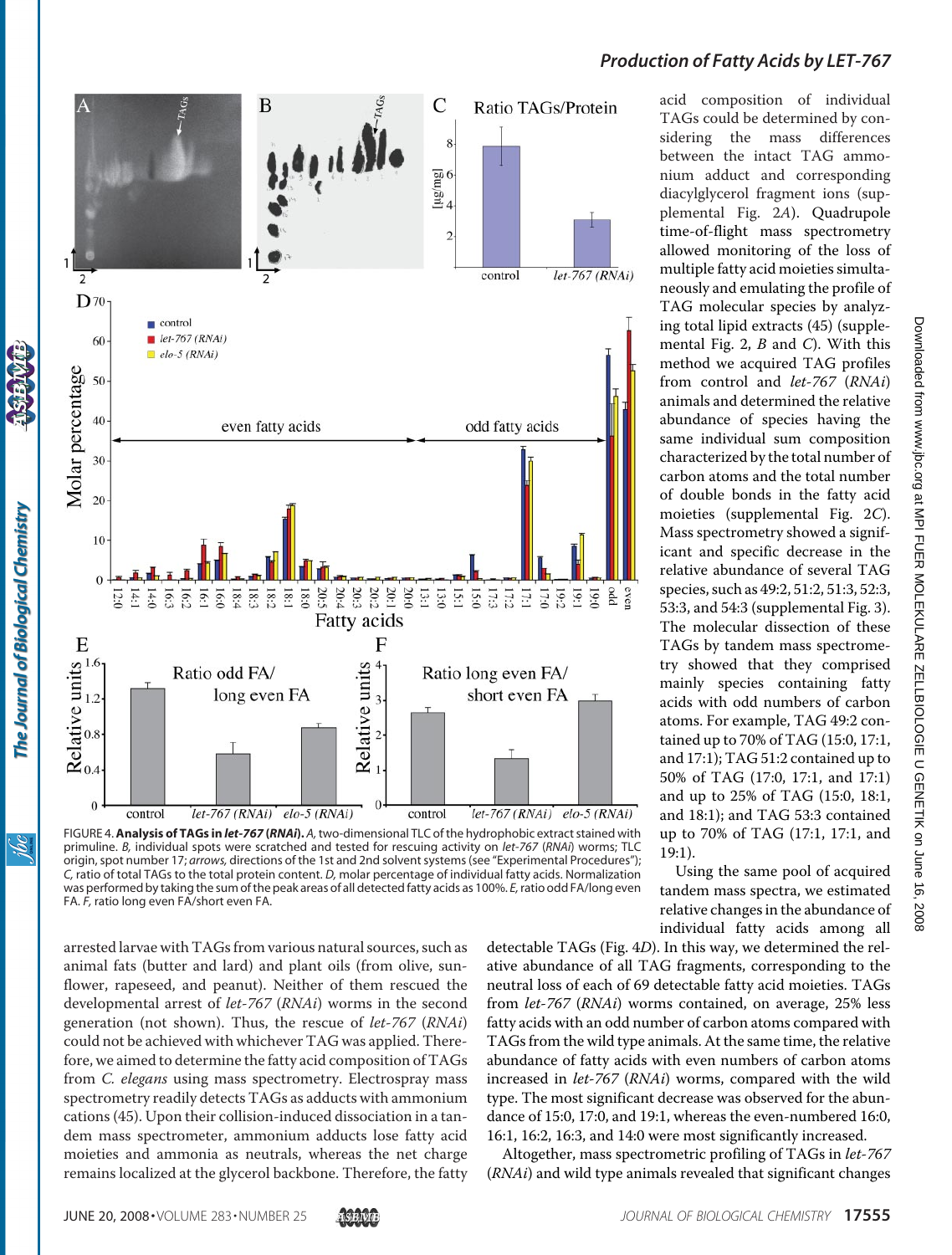

FIGURE 5. **Rescue of** *let-767* **(***RNAi***) and** *let-767* **(***s2819***) by supplementing with different fatty acids.** *A–F,* rescue of *let-767* (*RNAi*)-arrested second generation larvae by indicated mmBCFA and LCFA. *G,* arrested *dpy-17*(*e164*) *let-767* (*s2819*) worms (*arrows*).*H,* partial rescue of*let-767* (*s2819*) to adults (*arrowheads*) with a mix of mmBCFA with triolein and trilinolenin, compare bigger worms with the ones in *G*. *Insets* (*G* and *H*), high magnifications of the *marked areas. Scale bars, A–F,* 200 μm; *G* and *H*, 100 μm.

occurred, both in relative abundance of individual TAG species and in the total fatty acid composition of TAGs. The content of TAG species consisting of odd-numbered fatty acids was decreased and led us to the hypothesis that exactly these species (present in abundance in the wild type) might be responsible for rescuing the RNAi phenotype. Odd-numbered fatty acids have been detected in a variety of species and are common in bacteria (48). Their hydrocarbon chains can be straight or branched. Branched odd-numbered fatty acids consist of a main chain containing an even number of carbons, which bears a methyl group (branch) at  $\omega$  (*iso*) or  $\omega$ -1 position (*anteiso*) (48). Thus, the decreased abundance of odd-numbered fatty acids in RNAi animals might be associated with lower content of straight or branched chain fatty acids, or both. The first possibility seemed less probable because worms were fed on *E. coli*, which do not produce branched chain fatty acids (43), but contain an abundance of odd-numbered fatty acids (49).

The relative reduction in the total content of odd-numbered fatty acids detected in TAGs was relatively modest (around 25% (Fig. 4*D*)). To estimate the significance of this reduction, we analyzed TAGs of worms fed with dsRNA bacteria for *elo-5*, a specific elongase required for the production of mmBCFA in *C. elegans* (43). It was shown that RNAi of *elo-5* strongly reduced mmBCFA *iso-*C15 and *iso-*C17 content (43). Indeed, in TAGs from *elo-5* (*RNAi*) worms, the content of 15:0 and 17:0 fatty acids was reduced by 20- and 4-fold, respectively. Overall fatty acid composition in TAGs from *elo-5* (*RNAi*) worms was similar to the *let-767* (*RNAi*) profile (Fig. 4*D*). There was a significant reduction in the ratio "odd-numbered" FA/"long even-numbered" FA, also similar to *let-767* (*RNAi*) (Fig. 4*E*). This is consistent with the notion that LET-767, similarly to ELO-5, might be involved in the production of mmBCFA.

Total reduction of TAGs and therefore of fatty acids suggested that LET-767 directly, or indirectly, was involved in the synthesis of fatty acids. We wanted to address whether the effect was specific for the odd-numbered fatty acids or whether the elongation of even long chain fatty acids was also affected. To quantify the efficiency of LCFA synthesis, we compared the ratio of the content of even-numbered LCFA (more than 16C) to evennumbered short chain fatty acids (16C or less). This ratio was decreased in *let-767* (*RNAi*), although it was not changed in *elo-5* (*RNAi*) (Fig. 4*F*). Therefore, LET-767 is involved in the production of both mmBCFA and LCFA.

*Rescue of let-767 (RNAi) Developmental Arrest by Supplementation*

*with Fatty Acids*—We next reasoned that if the deficiency of mmBCFA plays critical role in *let-767* (*RNAi*)-arrested animals, supplementing them with mmBCFA might rescue the arrest. Therefore, animals were then fed with particular species of mmBCFA (*iso-*15:0, *iso-*17:0, and *iso-*19:0), mixtures of mmBCFA, and a combination of mmBCFA and LCFA (18:0, 20:0, 22:0, 24:0) as well as LCFA alone (the indicative examples are shown in Fig. 5,*A*–*F*). The rescue was followed by two traits: the exit from the larval arrest and the further growth of larvae. The addition of any mmBCFA was sufficient for the exit from *let-767* (*RNAi*) developmental arrest (Fig. 5*B*; shown for *iso-*15: 0). However, the rescued larvae grew better if the worms were supplemented with a mixture of two or more different mmBCFAs (Fig. 5*C* and not shown). This rescue could be further enhanced if the mmBCFA were complemented with LCFA with an even number of carbon atoms, either individually, *e.g.* 18:0 (Fig. 5*E*), or in mixtures (Fig. 5*F*). However, LCFA alone had little or no effect (Fig. 5*D*). It was previously suggested that LET-767 might produce steroid hormones, such as testosterone (19). To check whether steroids might also be important for *let-767* (*RNAi*) developmental arrest, we supplemented the worms with testosterone alone or in combination with fatty acids. However, we could not detect any additional effect (data not shown). Thus, the rescue experiments pointed out that the deficiency of mmBCFA was most important for *let-767* (*RNAi*) developmental arrest, although LET-767 is also involved in the production of LCFA.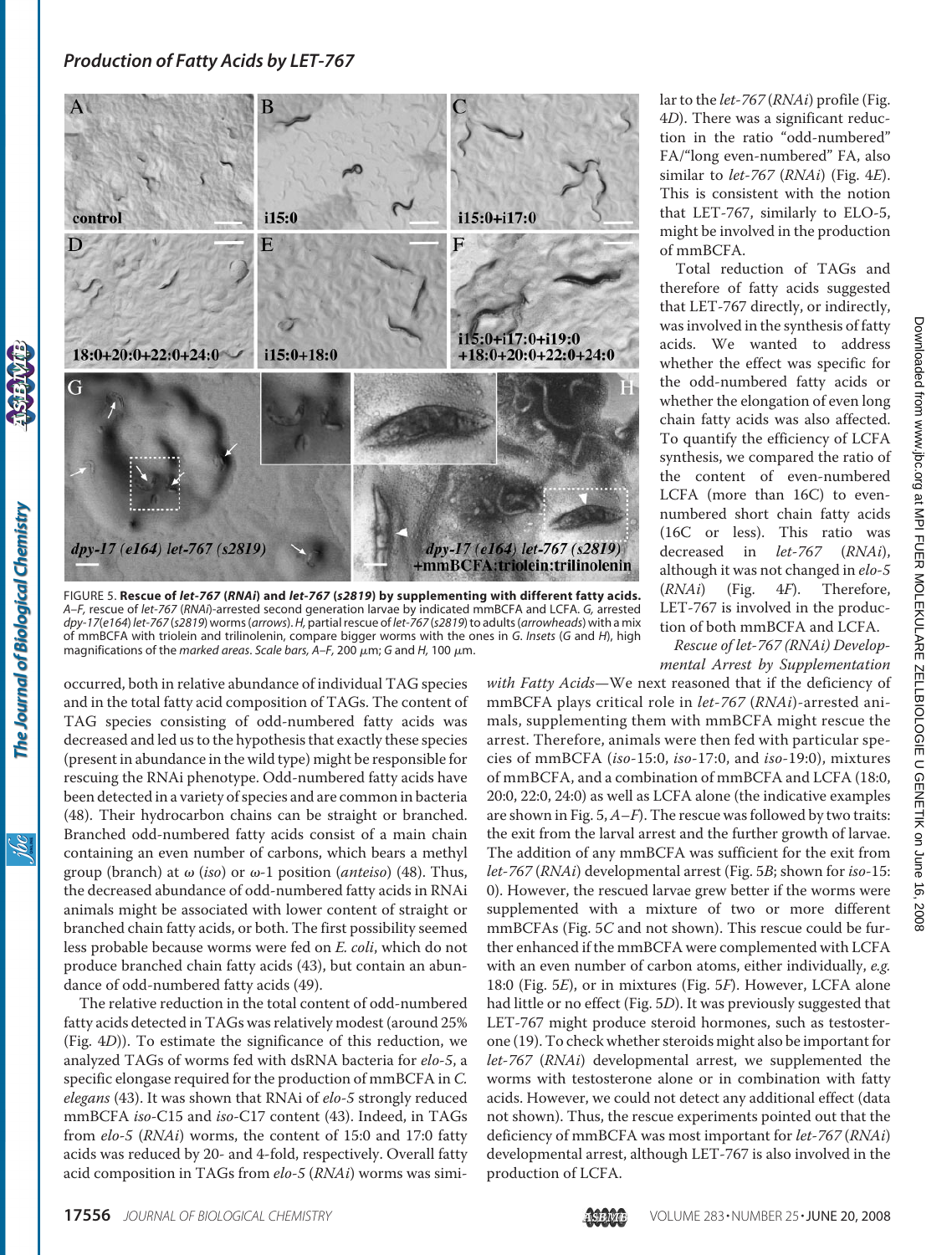

 $F$ IGURE 6. **Rescue of** *ybr159* $\Delta$  *by expression of let-767*. A, growth of *ybr159* $\Delta$  at 37 °C is rescued upon expression of*let-767*. *B,* molar percentage of C26fatty acids from total fatty acids. *C,* relative distribution of hydroxylated fatty acids. *NI,* noninduced; *I,* induced; *WT*, wild type.

To independently confirm that the deficiency of mmBCFA and LCFA was critical for the observed phenotype in *let-767* (*RNAi*) worms, we used a genetically isolated mutant of the *let-767* (*s2819*) allele which, similarly to *let-767* (*RNAi*) animals, arrested as L1 larva. To obtain homozygous *let-767* (*s2819*), we produced a strain carrying LET-767::GFP in the mutation background (see "Experimental Procedures"). Because the *let-767*::*GFP* rescuing construct was not stably integrated, it was only inherited by a fraction of the total progeny. Thus, *let-767* (*s2819*) homozygous animals were identified based on the absence of LET-767::GFP fluorescence and arrested as L1 (Fig. 5*G*). Similar to the *let-767* (*RNAi*) rescue experiments, mmBCFA mixed with triglycerides triolein and trilinolenin could rescue *let-767* (*s2819*) worms (Fig. 5*H*). However, the rescued worms could not develop into normal adults. The grown up worms had distorted morphology and could not produce progeny. In general, *let-767* (*RNAi*) worms were easier to rescue than *let-767* (*s2819*) animals, probably because of the hypomorphic nature of RNAi knockdown.

Taken together, rescue of *let-767* developmental arrest by fatty acids and high homology of LET-767 to known 3-ketoacyl-CoA reductases indicated that this enzyme is involved in the synthesis of both mmBCFA and LCFA. The rescue of *let-767* (*RNAi*) developmental arrest by mmBCFA alone depicts their importance for development.

*LET-767 Fully Rescues 3-Ketoacyl-CoA Reductase Deficiency in S. cerevisiae*—*YBR159W* is a close homolog of LET-767 in yeast (Fig. 1) and is a major 3-ketoreductase of the elongase system required for very long chain fatty acid synthesis (20, 23). The *ybr159* $\Delta$  mutant is viable, albeit with strongly impaired growth rate, especially at higher temperatures (*e.g.* 37 °C) (23) (Fig. 6*A*). It lacks fatty acid with 26 carbon atoms and accumulates hydroxyacyl elongation intermediates (23) (Fig. 6, *B* and *C*). If LET-767 has a 3-ketoacyl-CoA reductase activity, its heterologous expression in *ybr159* $\Delta$  might reduce the mutant

traits. Strikingly, we observed that LET-767 expression completely restored *ybr159* $\Delta$  growth (Fig. 6A and [supplemental Fig.](http://www.jbc.org/cgi/content/full/M800965200/DC1) [5\)](http://www.jbc.org/cgi/content/full/M800965200/DC1). The content of C26 LCFA and the distribution of hydroxylated fatty acids in the rescued lines were undistinguishable from the wild type controls (Fig. 6, *B* and *C*), indicating that LET-767 can fully replace YBR159W. These results strongly suggest that, similar to YBR159W, LET-767 is a genuine 3-ketoacyl-CoA reductase.

*let-767 (RNAi) Affects Sphingolipid Profile in Worms*—Considering LET-767 activity, we anticipated that *let-767* (*RNAi*) should also affect the biosynthesis of other lipid classes containing mmBCFA and LCFA. Sphingolipids in *C. elegans* contain a single branched chain C17 sphingoid base, 15-methyl-2-aminohexadec-4-en-1,3-diol (50). Conceivably, *iso-*15:0 mmBCFA, produced both by ELO-5 and LET-767, is the precursor of this sphingoid base. We analyzed by MS/MS ceramides and glycosylceramides in extracts from *let-767* (*RNAi*) and *elo-5* (*RNAi*) (Fig. 7). The C17 sphingoid base containing ceramides showed a significant decrease in both *let-767* (*RNAi*) and *elo-5* (*RNAi*) (Fig. 7*A*), whereas the content of glycosylceramides with C17 sphingoid base was slightly decreased only in *elo-5* (*RNAi*) (Fig. 7*A*). Interestingly, in both RNAi extracts we could detect ceramide species containing a sphingoid base with a C16 chain (Fig. 7*C*; MS/MS data of *elo-5* (*RNAi*) not shown).

In cerebrosides from *let-767* (*RNAi*), we identified a new hydroxylated sphingoid base (Fig. 7*D*), which was not detected in the wild type control. The identification of a new sphingoid base in the extract from *let-767* (*RNAi*) supports the notion that LET-767 is involved in the synthesis of mmBCFA because these bases could emerge as side products synthesized in the absence of mmBCFA (for C16 base) and when LET-767 substrate accumulated (for hydroxy C17 base).

#### **DISCUSSION**

Fatty acids are common building blocks in complex lipids, and their chain length, saturation, and hydroxylation affect the molecular properties of produced lipids, thus determining their structural and signaling roles. In addition, free fatty acids alone can act as signaling molecules, although in the form of TAGs, they are used for energy storage. Therefore, the study of fatty acids biosynthesis facilitates our understanding of their functional role. Several genes involved in fatty acid synthesis have been identified and functionally characterized in *C. elegans* (11, 43, 51–53). Most probably, in *C. elegans*, short chain fatty acids (up to 16C) are synthesized *de novo* by a canonical type I system that consists of a megaenzyme- fatty-acid synthase (*fasn*) and acetyl-CoA carboxylase (*pod-2*) (51). Furthermore, fatty acids with longer chains are produced by several specific elongases (*elo* genes) required for the initial condensation step (*reaction 1* in Fig. 1*B*). Here we propose that the consequent step of reduction of the 3-ketoacyl-CoA (*reaction 2* in Fig. 1*B*) is carried out by the short chain dehydrogenase LET-767. Several lines of evidence support the notion that LET-767 is the 3-ketoacyl Co reductase as follows: (i) it is homologous to both budding yeast YBR159W and human KAR; (ii) total decrease in the amount of fatty acids stored in the form of TAGs in *let-767* (*RNAi*); (iii) rescue of *let-767* (*RNAi*) and *let-767* (*s2819*) by exogenously added TAGs and fatty acids; (iv) identification of a hydroxy-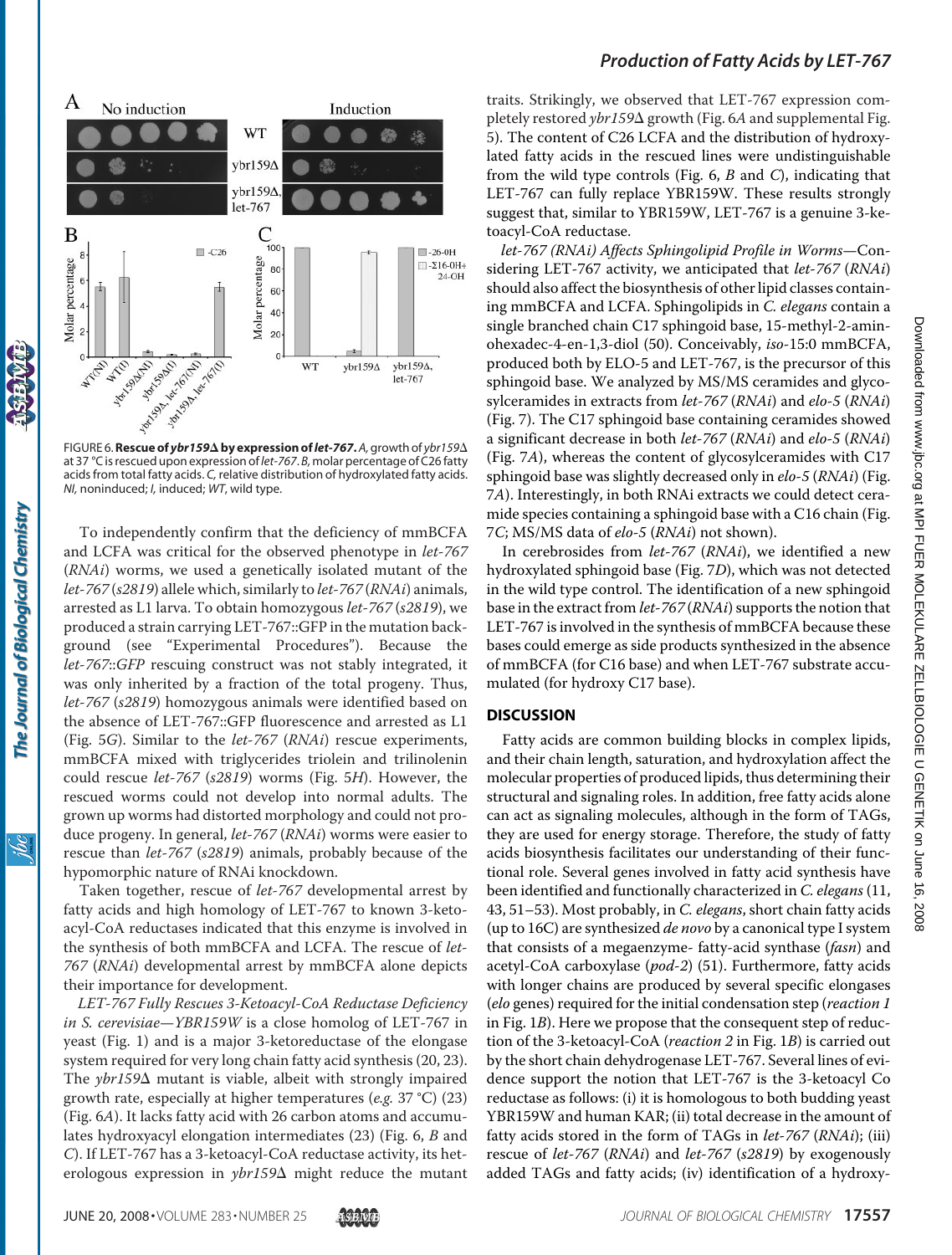

The Journal of Biological Chemistry

ibc

FIGURE 7. **Mass spectrometric analyses of ceramides and glycosylceramides in***let-767* **(***RNAi***) and***elo-5* **(***RNAi***).***A*, relative abundance of ceramides and glycosylceramides with branched chain C17 sphingoid base 15-methyl-2-aminohexadec-4-en-1,3-diol. Peak intensities were normalized to the sum

lated sphingoid base in *let-767* (*RNAi*), similar to 3-OH acyl intermediates accumulated in the yeast 3-ketoacyl-CoA reductase mutant *ybr159* $\Delta$ ; and finally, (v) full complementation of fatty acid production in the yeast mutant *ybr159*Δ. We could not exclude that, in addition to 3-ketoacyl-CoA reductase activity, LET-767 might also be involved in another activity (*e.g.* production of steroids proposed earlier (18, 19)), which, however, does not lead to the developmental arrest caused by depletion of LET-767, because addition of fatty acids is sufficient to overcome it.

Specificity in the synthesis of fatty acids is usually achieved at the level of elongases (27). Accordingly, in *C. elegans*, ELO-1 and ELO-2 are involved in the elongation of long chain saturated and polyunsaturated fatty acids (10, 54) and ELO-5 and ELO-6 in the elongation of mmBCFA (43). We propose that LET-767 can work in the process of elongation of both evennumbered LCFA and mmBCFA (Fig. 8). Thus, upon depletion of LET-767 by RNAi, the content of both LCFA and mmBCFA was reduced as monitored by mass spectrometric analysis of stored TAGs. The involvement of LET-767 in the production of LCFA is supported by the observed increase in abundance of LCFA precursors 14:0, 16:0, and 16:1 and an overall decrease in the index long fatty acid/short fatty acid. Further evidence comes from the expression of *let-767* in yeast *ybr159* $\Delta$  deficient in the elongation of fatty acids. Expression of LET-767 completely restored C26 synthesis and eliminated the hydroxylated intermediates accumulated in the mutant. The mmBCFA in *let-767* (*RNAi*) was most severely affected, as could be shown from the relative distribution of these fatty acids in the TAGs. However, complementation of *let-767* (*RNAi*) with LCFA and mmBCFA allowed us to differentiate the role of these two classes of fatty acids in the developmental arrest caused by LET-767 depletion. Interestingly, blocking the synthesis of either LCFA or mmBCFA by interfering with both *elo-1* and *elo-2* or *elo-5*, respectively, leads to developmental arrest in *C. elegans* (10, 43).We note that, although adding LCFA alone had little or no effect in complementing the arrest caused by *let-767* depletion, it enhanced the rescue effect of mmBCFA. Nevertheless, supplementation with mmBCFA alone effectively rescued the *let-767* (*RNAi*) phenotype. Therefore, an insufficient amount of mmBCFA is most critical for the development when LET-767 is depleted.

LET-767 is present in a number of cells with the strongest expression in the intestine. This underlines the importance of

of peak areas of all phosphatidylethanolamines and phosphatidylcholines species detected in the same lipid extract (see [supplemental Fig. 4\)](http://www.jbc.org/cgi/content/full/M800965200/DC1). *B,* MS/MS spectrum of a glycosylceramide precursor with *m/z* 786.6 having a C17 sphingoid base, which was isolated from wild type worms (*inset,* chemical structure of the glycosylceramide with assigned fragment ions for the C17 sphingoid base- LCB, ceramide- Cer and N-amide-  $N$ -FA);  $\Delta$  stands for the difference between the measured and calculated masses in ppm. *C,* MS/MS spectrum of a glycosylceramide precursor with *m/z* 772.6 that contained a C16 sphingoid base and was isolated from *let-767* (*RNAi*) (*inset,* chemical structure C16 sphingoid base glycosylceramide with assigned fragment ions for the C16 sphingoid base, *LCB16,* and the corresponding fragment containing acidamide, *N-FA16*). Accordingly, assignments for the isobaric C17 sphingoid base containing glycosylceramide are shown.*D,* MS/MS spectrum of 15-methyl-2-aminohexadec-4-en-1,3,5-triol C17 sphingoid base containing glycosylceramide (*m/z* 804.6) detected in *let-767* (*RNAi*) (an *inset,* chemical structure of the glycosylceramide with fragment ions of 3-OH C17 sphingoid base, *LCB1–3*). MS/MS spectra in *B–D* were acquired in positive ion mode.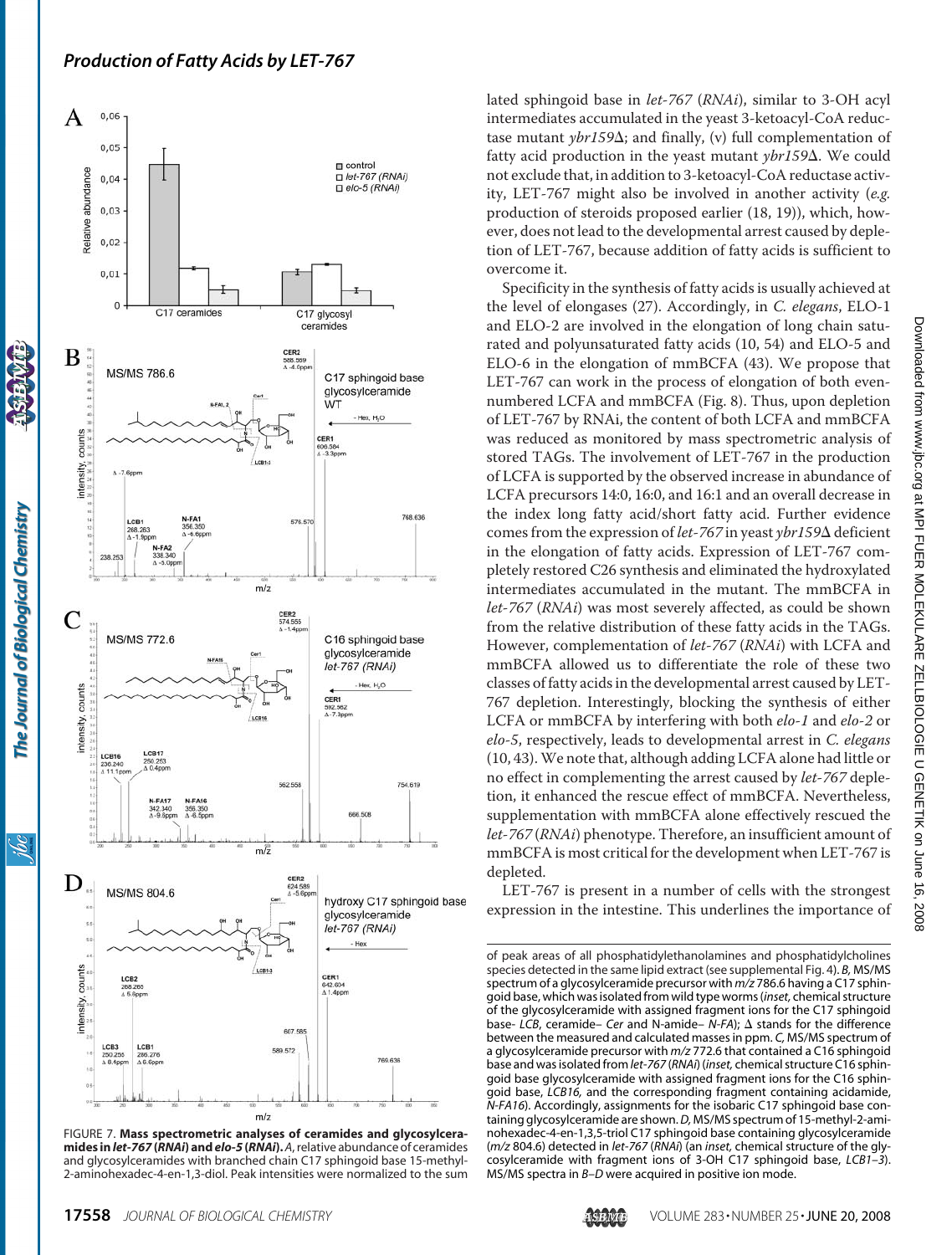

FIGURE 8. **Elongation of fatty acids in***C. elegans***.** The steps in which LET-767 is required are indicated.

intestinal cells for the production of storage lipids. The *C. elegans* genome encodes for at least four other paralogs of LET-767 (C06B3.5, C06B3.4, F11A5.12, and F25G6.5, Fig. 1), which also might possess 3-ketoacyl-CoA reductase activity. In contrast to *let-767*, these four short chain dehydrogenases/reductases are expressed at very low levels (55, 56), and their RNAi has no pronounced effect. LET-767 is important for the synthesis of the bulk of mmBCFA and LCFA, and other KARs might have more specific functions in *C. elegans*. For example, microarray studies suggest that two of them, C06B3.4 and F11A5.12, act downstream of *daf-16* and, therefore, might be important for the regulation of the life span in *C. elegans* (57).

Developmental arrest in *let-767* (*RNAi*) is probably because of effects on lipids containing, or produced from, mmBCFA and LCFA (*e.g.* TAGs, phospholipids, and sphingolipids). We found that the total quantity and molecular composition of TAGs were severely altered in *let-767* (*RNAi*). Therefore, the deficiency of storage lipids could be one of the reasons for the developmental arrest in *let-767* (*RNAi*). Stalling of fatty acid synthesis in *let-767* (*RNAi*) also severely affects the worm sphingolipids. The reduced content of ceramides with *iso-*C17 branched sphingoid base and the appearance of unusual ceramides in *let-767* (*RNAi*), must also be important for the developmental arrest. The C16 sphingoid base found in *let-767* (*RNAi*) and *elo-5* (*RNAi*) is probably produced from myristoyl-CoA, if the amount of *iso*15-co-A is not sufficient. An unusual ceramide with a hydroxylated sphingoid base appeared only in *let-767* (*RNAi*). Appearance of this base might be similar to the accumulation of 3-OH fatty acids in yeast mutants of LET-767 homolog YBR159W (23). Synthesis of this aberrant ceramide in

## *Production of Fatty Acids by LET-767*

worms can be explained by the accumulation of the LET-767 substrate during the elongation of mmBCFA, a 3-keto isopentadecanoyl-CoA, which probably is further used by a serine palmitoyltransferase. Taken together, the developmental arrest of *let-767* (*RNAi*) larvae originates from both perturbed energy storage, insufficient quantities, and the altered molecular profile of basic cellular lipids, such as sphingolipids.

The usual way to study the activity of an enzyme with unknown function involves *in vitro* experiments, where the purified enzyme is reacted with different substrates followed by the identification and quantification of the products. Alternatively, we took an unbiased approach where, by complementing RNAi of *let-767* with lipophilic extracts from nontreated worms, we were able to identify mmBCFA and LCFA as the crucial downstream products of this enzyme. Later, we confirmed the 3-ketoacyl-CoA reductase activity of LET-767 by expressing and fully rescuing the yeast 3-ketoacyl-CoA reductase mutant *ybr159* $\Delta$ . One of the advantages of the complementation approach is that it not only provides the information on the product (function) of the investigated enzyme, but it also allows the identification of the metabolic pathway, in which the enzyme is involved. In fact, several classes of small molecules could be identified by this approach as follows: (i) direct product(s) of the enzyme, (ii) molecules that are downstream in a biosynthetic pathway, and (iii) indirect activators of the pathway. However, several issues should be considered when analyzing rescue experiment outcomes as follows: the availability and stability of the direct products of the enzyme, and the possibility that it is multifunctional and produces several molecules with different chemical properties. For instance, as a 3-ketoacyl-CoA reductase LET-767 should produce 3-hydroxyacyl-CoA, whereas mmBCFA are downstream final products. Because of the instability of the intermediate-CoA compounds, lipophilic extracts contain very low amounts, and the rescue is achieved mostly by the final product of the pathway. The complementation approach could become a powerful tool for studying metabolic enzymes and pathways because, in recent years, sheer functional data on morphological phenotypes, caused by either RNAi or deletion mutants of *C. elegans* genes, have been accumulated (see Wormbase website). It could be particularly fruitful to combine RNAi with emerging metabolomics technologies. Because of the recent progress in highthroughput analytical screening (58) the complementation approach can be applied in a high-through put genome-wide analysis providing a direct link between mutations, metabolites, and their regulation and function.

*Acknowledgments—We thank all members of the Kurzchalia lab for helpful discussions. We acknowledge Caenorhabditis Genetics Center for providing worm strains and Francis Stewart for Red ET cloning vectors. We thank Ken Gable and Teresa Dunn for providing the knock-out alleles of ybr159w and Wolfgang Zachariae for advice on yeast experiments. We are grateful to Mihail Sarov for help in establishing Red ET cloning. We thank Suzanne Eaton, Lars Kuerschner, Hristio Boytchev, Thomas Hannich, and Irena Konstantinova for critical reading of the manuscript. We thank Judith Nicholls for proofreading the manuscript.*